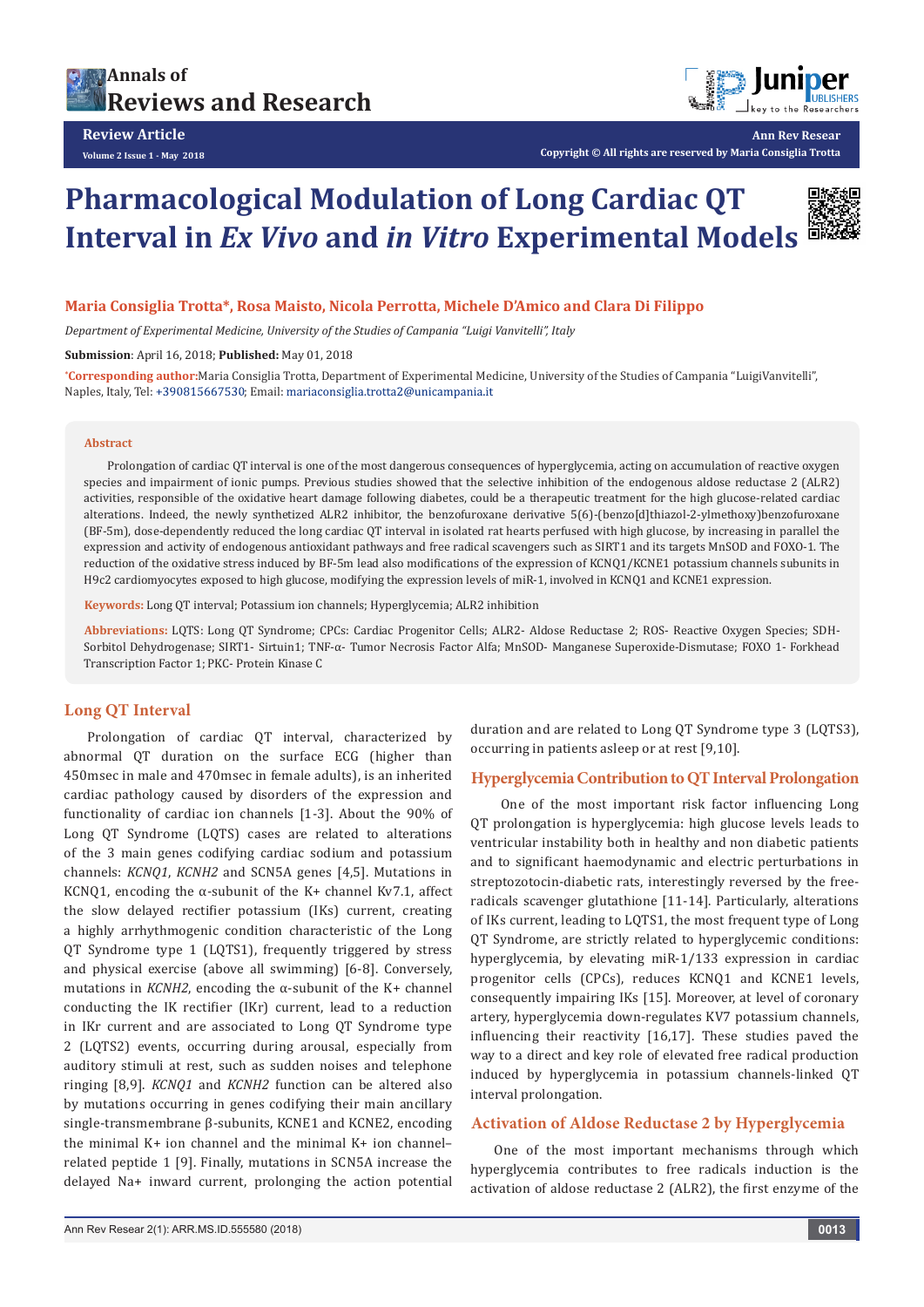polyol pathway [18]. While under normoglycemic conditions (3.8-6.1 mmol/L) only about 3% of cellular glucose is converted to s orbital by ALR2, when hyperglycemic conditions occur (>7 mmol/L) more than 30% of glucose is shunted to the polyol pathway. This conversion generates reactive oxygen species (ROS) because ALR2 reduces glucose into s orbital at the expense of NADPH, essential for generation of the intracellular antioxidant gluthatione (GSH) [19-21]. Moreover, in the consequent reactions, the conversion of sorbitol to fructose by sorbitol dehydrogenase (SDH) depletes the amount of NAD+, an important co-factor of Sirtuin1 (SIRT1). This deacetylase shows anti-oxidant effects and is also involved in the regulation of glucose consumption by regulating insulin expression [22,23].

#### **Aldose Reductase 2 in Diabetes Cardiovascular Diseases**

ALR2 plays a critical role in diabetes cardiovascular complications, as suggested by a number of evidences. ALR2 activation leads to hyper aggregation of diabetic platelets [18] and potentially mediates diabetes-induced acceleration of atherogenesis and endothelial dysfunction in humans, by increasing intracellular oxidative stress, translocation and phosphorylation of signaling targets, release of Tumor necrosis factor alfa (TNF-α) and related cytokines [24- 26]. Moreover, hyperglycemia-increased ALR2 activity may exacerbate myocardial dysfunction, inducing cardiac myocyte apoptosis through hyper osmotic stress and leading to diabetic cardiomyopathy [27]. Hence, the inhibition of ALR2 can prevent or delay the progression of hyperglycemia-induced cardiovascular diseases. In particular, evidences have shown that the inhibition of ALR2 reduces the detrimental effects of high glucose levels on the expression of cardiac ion channels KCNQ1/ KCNE1, conducting IKs current and responsible of QT duration.

#### **Aldose Reductase 2 Selective Inhibitors**

Since the discovery of ALR2, a huge amount of experimental data clearly proved the effectiveness of ALR2 inhibitors (ARIs) in treating hyperglycemia-induced pathologies like neuropathy, nephropathy, retinopathy, and cataract. To date, the main examples of active compounds undergone clinical trials are spiroderivatives, like fidarestat and ranirestat; while epalrestat, an acid acetic compound, is currently marketed for the treatment of diabetic neuropathy, retinopathy and nephropathy [28-31]. Nonetheless, the development of a number of compounds has been hampered by low *in vivo* efficacy and side effects, such as skin reactions or liver toxicity, some of these were withdrawn from clinical trials; as example, sorbinil, imirestat and tolrestat were introduced on the market and then withdrawn [32,33]. Among the chemical entities tested as potential ALR2 inhibitors by Cosconati et al. [34] with few or no side effects, the benzo[c] [1,2,5]oxadiazole derivative KM07100 emerged as the most intriguing candidate [34]. This compound is characterized by a core never exploited before and unpredicted to pose the risk of failure shown by most ARIs, because of either pharmacokinetic restrictions or unwanted side effects. Starting from the benzo[c] [1,2,5]oxadiazole synthetic precursor, the benzofuroxane,

characterized by nitric oxide (NO) donor, vasorelaxant, and platelet anti-aggregating activities [35], a series of novel benzofuroxane derivatives were synthesized fusing the benzofuroxane ring with aromatic and lipophilic groups [33]. All the synthesized compounds were extensively evaluated by Sartini et al. [33] for ALR2 inhibitory activity and selectivity, as well as for their ability to generate NO and efficacy in ROS scavenging. The derivative  $5(6)$ -(benzo[d]thiazol-2-ylmethoxy) benzofuroxane, or from now called BF-5m, emerged for the excellent correlation between its high ALR2 inhibitory activity and significant NO donor and ROS scavenger, possibly being a multieffective agent for the treatment of hyperglycemia-induced QT interval prolongation [33].

# **BF-5m reduces QT Interval Prolongation by Modifying Cardiac Plasma Membrane KCNQ1 and KCNE1 Levels**

*Ex vivo* and *in vitro* experimental settings studied the effects of BF-5m in hyperglycemia-induced QT interval prolongation. Di Filippo et al. [36] showed that in Langendorff's isolated rat hearts, perfused with high glucose concentration (33mM), BF-5m administration was able to reduce the prolongation of cardiac QT interval and CPP values induced by hyperglycemia. Moreover, BF-5m reduced the structural and functional cardiac derangement caused by high glucose, by increasing the expression and activity of the endogenous antioxidant and free radical scavenger SIRT1. This evidence also confirmed by the increase in the SIRT1 targets Manganese Superoxide-Dismutase (MnSOD) and in Forkhead transcription factor 1 (FOXO-1), a transcription factor regulated by SIRT1 and involved in the modulation of gluconeogenesis, glycogenolysis, and adipogenesis [37]. These observations were then translated on cultured embryonic rat heart ventricle H9c2 cells exposed high glucose stimulus, exploring a possible effect of the decreased ROS levels on Iks current conduction, responsible of QT interval duration. Trotta et al. [38] showed for the first time that the blockade of the ALR2 with BF-5m leads to changes in KCNQ1/KCNE1 potassium channel subunits expression, during the exposure of H9c2 cells to high glucose. Indeed, BF-5m dose-dependently increased plasmatic KCNE1 and KCNQ1 levels and this was paralleled by a significant down-regulation of miR-1 levels. This miRNA, showing a higher expression after hyperglycemia stimulation, has been found to provoke cardiac arrhythmias by altering potassium current in mature myocytes, reducing he expression of its targets KCNQ1 and KCNE1 [39]. The ability shown by BF-5m to restore plasmatic KCNE1 and KCNQ1 levels by up-regulating miR-1 expression is novel evidence, since there was no correlation linking ALR2 to miR-1 or KCNpotassium channels. Interestingly, this occurring on the plasma membrane but not on mitochondrial membrane. This was quite surprising, considering that both prolongation of cardiac QT interval and hyperglycemia have been associated to alterations of mitochondrial respiratory chain complex [40,41]. Indeed, under high glucose stimulus, the activation of protein kinase C (PKC) isoforms induces ALR2 phosphorylation and translocation to the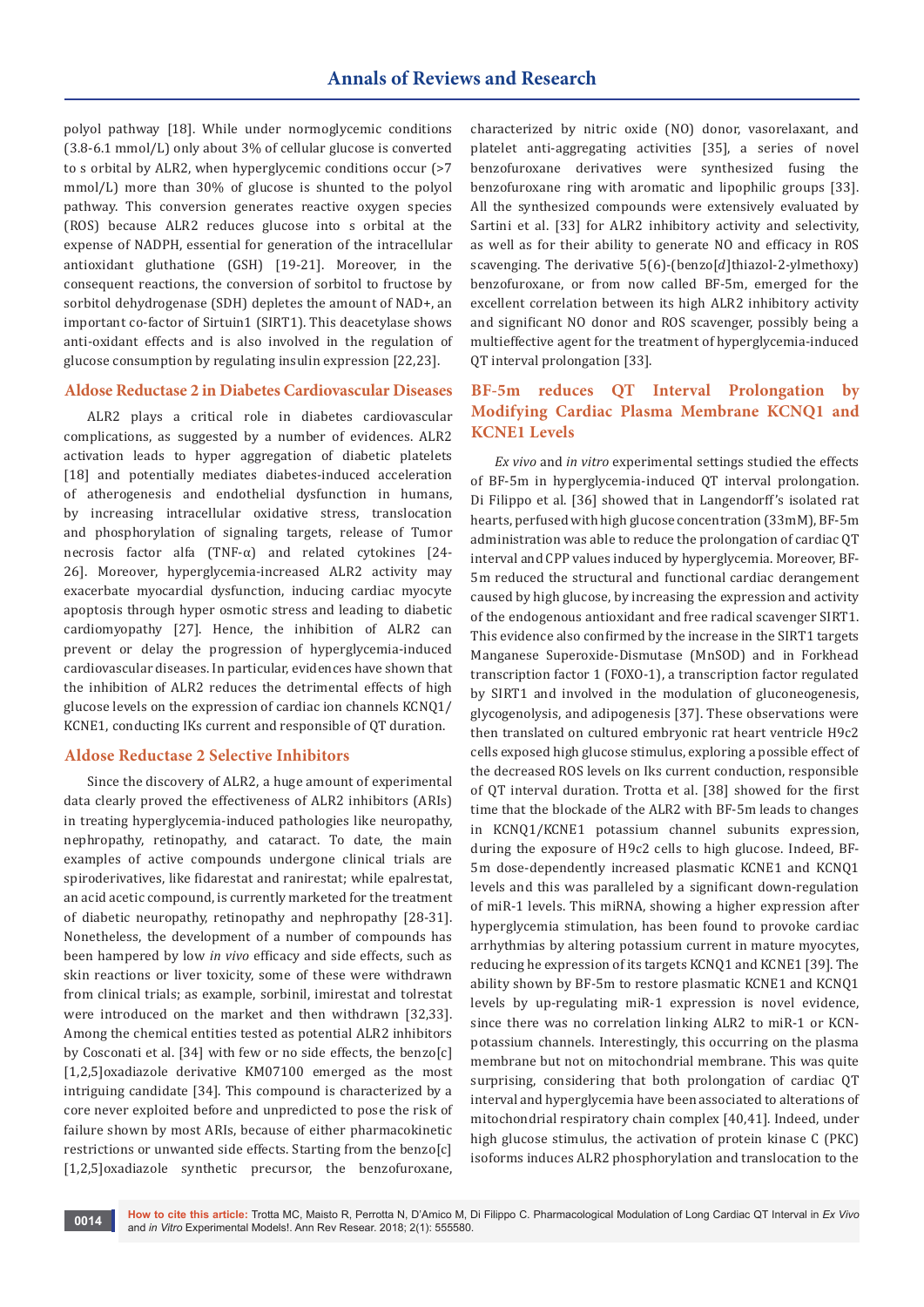mitochondria membrane [42,43], where ALR2 contributes to high glucose-mediated mitochondrial dysfunction. Moreover, new evidences suggest that after the translocation on mitochondrial membrane, ALR2 could lead to alterations of ion channels expression through the phosphorylation and activation of p53 [44]. This was recently confirmed by Testai et al. [45] proving that, in line with our evidences, KCNQ4 (or Kv7.4) channels are the only potassium channels exerting a significant cardioprotective role in rat cardiac mitochondria against ischemia/ reperfusion. Finally, the putative preservation of the myocyte normal electrical activity induced by BF-5m in the *in vitro* H9c2 setting was also supported by the improvement of the sharply

demarcated and stretched elongated morphology, characteristic of cardiomyocytes grown in hyperglycemic conditions and the preservation of the cell biology after BF-5m exposure.

## **Conclusion**

In conclusion, data from both *ex vivo* and *in vivo* settings suggest that the new aldose ALR2 inhibitor benzofuroxane derivative BF-5m may supply cardioprotection from high glucose-induced cardiac QT interval prolongation by reducing the detrimental effects caused by the oxidative stress on cardiac tissue. Consequently, by down-regulating miR-1, BF-5m restores plasma membrane KCNE1 and KCNQ1 levels, conducting Iks current, responsible of QT interval duration (Figure 1).



levels. This leads to a reduction of KCNQ1/KCNE1 plasma membrane expression, prolonging QT interval (in red at left). By selectively inhibiting ALR2 activity, BF-5m restores the antioxidant enzymes, lowering ROS levels and resulting in decreased miR-1 levels. The consequent higher cardiac KCNQ1/KCNE1 plasma membrane expression reduces IKs current alterations and favors a normal QT interval duration (in green at right).

#### **References**

- 1. [Johnson JN, Ackerman MJ \(2009\) QTc: how long is too long? Br J Sports](https://www.ncbi.nlm.nih.gov/pubmed/19734499)  [Med 43\(9\): 657-662.](https://www.ncbi.nlm.nih.gov/pubmed/19734499)
- 2. [Schwartz PJ, Stramba Badiale M, Crotti L, Pedrazzini M, Besana A, et](http://circ.ahajournals.org/content/120/18/1761)  al. (2009) [Prevalence of the congenital long-QT syndrome. Circulation](http://circ.ahajournals.org/content/120/18/1761)  [120:1761-1767.](http://circ.ahajournals.org/content/120/18/1761)
- 3. [Abrams DJ, MacRae CA \(2014\) Long QT Syndrome. Circulation](http://circ.ahajournals.org/content/129/14/1524)  [129:1524-1529.](http://circ.ahajournals.org/content/129/14/1524)
- 4. [Tester DJ, Will ML, Haglund CM, Ackerman MJ \(2005\) Compendium](https://www.ncbi.nlm.nih.gov/pubmed/15840476)  [of cardiac channel mutations in 541 consecutive unrelated patients](https://www.ncbi.nlm.nih.gov/pubmed/15840476)  [referred for long QT syndrome genetic testing. Heart Rhythm 2\(5\):](https://www.ncbi.nlm.nih.gov/pubmed/15840476)  [507-517.](https://www.ncbi.nlm.nih.gov/pubmed/15840476)
- 5. [Kapplinger JD, Tester DJ, Salisbury BA, Carr JL, Harris Kerr C, et al.](https://www.ncbi.nlm.nih.gov/pubmed/19716085)  [\(2009\) Spectrum and prevalence of mutations from the first 2,500](https://www.ncbi.nlm.nih.gov/pubmed/19716085)  [consecutive unrelated patients referred for the FAMILION long QT](https://www.ncbi.nlm.nih.gov/pubmed/19716085)  [syndrome genetic test. Heart Rhythm 6\(9\): 1297-1303.](https://www.ncbi.nlm.nih.gov/pubmed/19716085)
- 6. [Jervell A, Lange Nielsen F \(1957\) Congenital deaf-mutism, functional](https://www.ncbi.nlm.nih.gov/pubmed/13435203)  [heart disease with prolongation of the Q-T interval and sudden death.](https://www.ncbi.nlm.nih.gov/pubmed/13435203)  [Am Heart J 54\(1\): 59-68.](https://www.ncbi.nlm.nih.gov/pubmed/13435203)
- 7. [Schwartz PJ, Spazzolini C, Crotti L, Bathen J, Amlie JP, et al. \(2006\) The](https://www.ncbi.nlm.nih.gov/pubmed/16461811)  [Jervell and Lange-Nielsen syndrome: natural history, molecular basis,](https://www.ncbi.nlm.nih.gov/pubmed/16461811)  [and clinical outcome. Circulation 113: 783-790.](https://www.ncbi.nlm.nih.gov/pubmed/16461811)
- 8. Schwartz PJ, Priori SG, Spazzolini C (2001) Genotype-phenotype correlation in the long-QT syndrome: gene-specific triggers for lifethreatening arrhythmias. Circulation 103: 89-95.
- 9. [Schwartz PJ, Crotti L, Insolia R \(2012\) Long QT Syndrome from genetics](https://www.ncbi.nlm.nih.gov/pmc/articles/PMC3461497/)  [to management. Circ Arrhythm Electrophysiol 5\(4\): 868-877.](https://www.ncbi.nlm.nih.gov/pmc/articles/PMC3461497/)
- 10. [Bennett PB, Yazawa K, Makita N, George AL \(1995\) Molecular](https://www.ncbi.nlm.nih.gov/pubmed/7651517)  [mechanism for an inherited cardiac arrhythmia. Nature 376\(6542\):](https://www.ncbi.nlm.nih.gov/pubmed/7651517)  [683-685.](https://www.ncbi.nlm.nih.gov/pubmed/7651517)
- 11. [Gordin D, Forsblom C, Rönnback M, Groop PH \(2008\) Acute](https://www.ncbi.nlm.nih.gov/pubmed/18199138)  [hyperglycaemia disturbs cardiac repolarization in Type 1 diabetes.](https://www.ncbi.nlm.nih.gov/pubmed/18199138)  [Diabet Med 25\(1\): 101-105.](https://www.ncbi.nlm.nih.gov/pubmed/18199138)

**How to cite this article:** Trotta MC, Maisto R, Perrotta N, D'Amico M, Di Filippo C. Pharmacological Modulation of Long Cardiac QT Interval in *Ex Vivo*  and *in Vitro* Experimental Models!. Ann Rev Resear. 2018; 2(1): 555580. **and** *in Vitro* Experimental Models!. Ann Rev Resear. 2018; 2(1): 555580.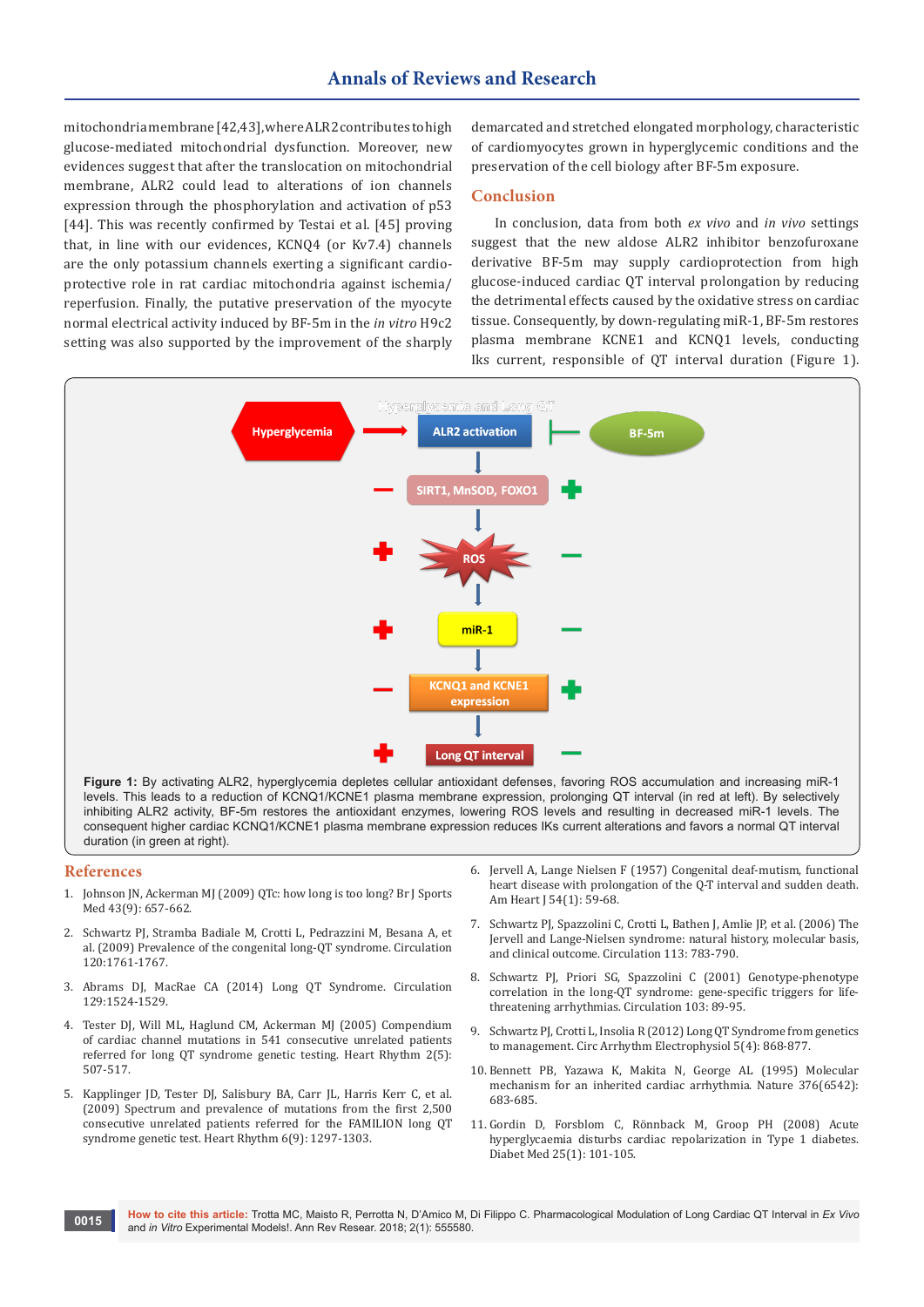- 12. [Marfella R, Nappo F, De Angelis L, Siniscalchi M, Rossi F, et al. \(2000\)](https://www.ncbi.nlm.nih.gov/pubmed/10855531)  [The effect of acute hyperglycemia on QTc duration in healthy man.](https://www.ncbi.nlm.nih.gov/pubmed/10855531)  [Diabetologia 43\(5\): 571-575.](https://www.ncbi.nlm.nih.gov/pubmed/10855531)
- 13. [Dekker JM, Feskens EJM, Schouten EG, Klootwijk P, Pool J, et al. \(1996\)](https://www.ncbi.nlm.nih.gov/pubmed/8593946)  [The Zutphen Elderly Study: QTc duration is associated with levels of](https://www.ncbi.nlm.nih.gov/pubmed/8593946)  [insulin and glucose tolerance. Diabetes 45\(3\): 376-380.](https://www.ncbi.nlm.nih.gov/pubmed/8593946)
- 14. [D Amico M, Marfella R, Nappo F, Di Filippo C, De Angelis L, et al.](https://www.ncbi.nlm.nih.gov/pubmed/11357477)  [\(2001\) High glucose induces ventricular instability and increases](https://www.ncbi.nlm.nih.gov/pubmed/11357477)  [vasomotor tone in rats. Diabetologia 44\(4\): 464-470.](https://www.ncbi.nlm.nih.gov/pubmed/11357477)
- 15. [Li Y, Yang CM, Xi Y, Wu G, Shelat H, et al. \(2013\) MicroRNA-1/133](https://www.ncbi.nlm.nih.gov/pubmed/23157812)  [targeted dysfunction of potassium channels KCNE1 and KCNQ1 in](https://www.ncbi.nlm.nih.gov/pubmed/23157812)  [human cardiac progenitor cells with simulated hyperglycemia. Int J](https://www.ncbi.nlm.nih.gov/pubmed/23157812)  [Cardiol 167\(3\): 1076-1008.](https://www.ncbi.nlm.nih.gov/pubmed/23157812)
- 16. [Morales Cano D, Moreno L, Barreira B ,](https://www.ncbi.nlm.nih.gov/pubmed/25616413) Pandolfi R , Chamorro V, et al. [\(2015\) Kv7 channels critically determine coronary artery reactivity:](https://www.ncbi.nlm.nih.gov/pubmed/25616413)  [left-right differences and down-regulation by hyperglycaemia.](https://www.ncbi.nlm.nih.gov/pubmed/25616413)  [Cardiovasc Res 106\(1\): 98-108.](https://www.ncbi.nlm.nih.gov/pubmed/25616413)
- 17. [Morales Cano D, Moreno L, Barreira B,](https://www.ncbi.nlm.nih.gov/pubmed/27413020) Briones AM, Pandolfi R, et al. (2016) [Activation of PPARβ/δ prevents hyperglycaemia-induced](https://www.ncbi.nlm.nih.gov/pubmed/27413020)  [impairment of Kv7 channels and cAMP-mediated relaxation in rat](https://www.ncbi.nlm.nih.gov/pubmed/27413020)  [coronary arteries. Clin Sci Lond 130\(20\): 1823-1836.](https://www.ncbi.nlm.nih.gov/pubmed/27413020)
- 18. [El-Kabbani O, Ruiz F, Darmanin C, Chung RP \(2004\) Aldose reductase](https://www.ncbi.nlm.nih.gov/pubmed/15095000)  [structures: implications for mechanism and inhibition. Cell Mol Life](https://www.ncbi.nlm.nih.gov/pubmed/15095000)  [Sci 61: 750-762.](https://www.ncbi.nlm.nih.gov/pubmed/15095000)
- 19. [Tang WH, Martin KA, Hwa J \(2012\) Aldose Reductase, Oxidative](https://www.ncbi.nlm.nih.gov/pubmed/22582044)  [Stress, and Diabetic Mellitus. Front Pharmacol 3: 87.](https://www.ncbi.nlm.nih.gov/pubmed/22582044)
- 20. [Yabe Nishimura C \(1998\) Aldose reductase in glucose toxicity:](https://www.ncbi.nlm.nih.gov/pubmed/9549756)  [a potential target for the prevention of diabetic complications.](https://www.ncbi.nlm.nih.gov/pubmed/9549756)  [Pharmacol Rev 50\(1\): 21-33.](https://www.ncbi.nlm.nih.gov/pubmed/9549756)
- 21. [Veeresham C, Rama Rao A, Asres K \(2014\) Aldose reductase inhibitors](https://www.ncbi.nlm.nih.gov/pubmed/23674239)  [of plant origin. Phytotherapy Research 28\(3\): 317-333.](https://www.ncbi.nlm.nih.gov/pubmed/23674239)
- 22. [Guarente L, Franklin H \(2011\) Epstein Lecture: Sirtuins, aging, and](https://www.ncbi.nlm.nih.gov/pubmed/21651395)  [medicine. N Engl J Med 364\(23\): 2235-2244.](https://www.ncbi.nlm.nih.gov/pubmed/21651395)
- 23. [Chakrabarti SK, Francis J, Ziesmann SM, Ziesmann SM, Garmey JC,](https://www.ncbi.nlm.nih.gov/pubmed/12711597)  [Mirmira RG, et al. \(2003\) Covalent histone modifications underlie the](https://www.ncbi.nlm.nih.gov/pubmed/12711597)  [developmental regulation of insulin gene transcription in pancreatic](https://www.ncbi.nlm.nih.gov/pubmed/12711597)  [beta cells. J Biol Chemistry 278\(26\): 23617-23623.](https://www.ncbi.nlm.nih.gov/pubmed/12711597)
- 24. [Ramana KV, Friedrich B, Tammali R, West MB, Bhatnagar A, et al.](https://www.ncbi.nlm.nih.gov/pubmed/15734861)  [\(2005\) Requirement of aldose reductase for the hyperglycemic](https://www.ncbi.nlm.nih.gov/pubmed/15734861)  [activation of protein kinase C and formation of diacylglycerol in](https://www.ncbi.nlm.nih.gov/pubmed/15734861)  [vascular smooth muscle cells. Diabetes 54\(3\): 818-829.](https://www.ncbi.nlm.nih.gov/pubmed/15734861)
- 25. [Srivastava S, Ramana KV, Tammali R, Srivastava SK, Bhatnagar](https://www.ncbi.nlm.nih.gov/pubmed/16567509)  [A, et al. \(2006\) Contribution of aldose reductase to diabetic](https://www.ncbi.nlm.nih.gov/pubmed/16567509)  [hyperproliferation of vascular smooth muscle cells. Diabetes 55\(4\):](https://www.ncbi.nlm.nih.gov/pubmed/16567509)  [901-910.](https://www.ncbi.nlm.nih.gov/pubmed/16567509)
- 26. [Reddy AB, Ramana KV, Srivastava S, Bhatnagar A, Srivastava SK](https://www.ncbi.nlm.nih.gov/pubmed/18772236)  [\(2009\) Aldose reductase regulates high glucose-induced ectodomain](https://www.ncbi.nlm.nih.gov/pubmed/18772236)  [shedding of tumor necrosis factor \(TNF\)-alpha via protein kinase](https://www.ncbi.nlm.nih.gov/pubmed/18772236)  [C-delta and TNF-alpha converting enzyme in vascular smooth muscle](https://www.ncbi.nlm.nih.gov/pubmed/18772236)  [cells. Endocrinology 150\(1\): 63-74.](https://www.ncbi.nlm.nih.gov/pubmed/18772236)
- 27. [Galvez AS, Ulloa JA, Chiong M, Criollo A, Eisner V, et al. \(2003\) Aldose](https://www.ncbi.nlm.nih.gov/pubmed/12881532)  [reductase induced by hyperosmotic stress mediates cardiomyocyte](https://www.ncbi.nlm.nih.gov/pubmed/12881532)  [apoptosis: differential effects of sorbitol and mannitol. J Biol Chem](https://www.ncbi.nlm.nih.gov/pubmed/12881532)  [278\(40\): 38484-38494.](https://www.ncbi.nlm.nih.gov/pubmed/12881532)
- 28. [Asano T, Saito Y, Kawakami M , Yamada N ,et al. \(2002\) Fidarestat](https://www.ncbi.nlm.nih.gov/pubmed/12039395)  [\(SNK-860\), a potent aldose reductase inhibitor, normalizes the](https://www.ncbi.nlm.nih.gov/pubmed/12039395)  [elevated sorbitol accumulation in erythrocytes of diabetic patients. J](https://www.ncbi.nlm.nih.gov/pubmed/12039395)  [Diabetes Complications 16\(2\): 133−138.](https://www.ncbi.nlm.nih.gov/pubmed/12039395)
- 29. [Bril V, Hirose T,Tomioka S , Buchanan R ,et al. \(2009\) The Ranirestat](https://www.ncbi.nlm.nih.gov/pubmed/19366965)  [Study Group. Ranirestat for the management of diabetic sensorimotor](https://www.ncbi.nlm.nih.gov/pubmed/19366965)  [polyneuropathy. Diabetes Care 32\(7\): 1256−1260.](https://www.ncbi.nlm.nih.gov/pubmed/19366965)
- 30. [Ramirez MA, Borja NL \(2008\) Epalrestat: An aldose reductase](https://www.ncbi.nlm.nih.gov/pubmed/18447661)  [inhibitor for the treatment of diabetic neuropathy. Pharmacotherapy](https://www.ncbi.nlm.nih.gov/pubmed/18447661)  [28\(5\): 646−655.](https://www.ncbi.nlm.nih.gov/pubmed/18447661)
- 31. [Hotta N, Kawamori R, Fukuda M, Shigeta Y, et al. \(2012\) long](https://www.ncbi.nlm.nih.gov/pubmed/22507139)[term clinical effects of epalrestat, an aldose reductase inhibitor,](https://www.ncbi.nlm.nih.gov/pubmed/22507139)  [on progression of diabetic neuropathy and other microvascular](https://www.ncbi.nlm.nih.gov/pubmed/22507139)  [complications: Multivariate epidemiological analysis based on patient](https://www.ncbi.nlm.nih.gov/pubmed/22507139)  [background factors and severity of diabetic neuropathy. Diabet Med](https://www.ncbi.nlm.nih.gov/pubmed/22507139)  [29\(12\):1529-33.](https://www.ncbi.nlm.nih.gov/pubmed/22507139)
- 32. [Sun W, Oates PJ, Coutcher JB, C Gerhardinger, M Lorenzi, et al\(2006\) A](http://diabetes.diabetesjournals.org/content/55/10/2757)  [selective aldose reductase inhibitor of a new structural class prevents](http://diabetes.diabetesjournals.org/content/55/10/2757)  [or reverses early retinal abnormalities in experimental diabetic](http://diabetes.diabetesjournals.org/content/55/10/2757)  [retinopathy. Diabetes 55\(10\): 2757-2762.](http://diabetes.diabetesjournals.org/content/55/10/2757)
- 33. [Sartini S, Cosconati S, Marinelli L, Barresi E, Di Maro S, et al. \(2012\)](https://www.ncbi.nlm.nih.gov/pubmed/23134227) [Benzofuroxane derivatives as multi-effective agents for the treatment](https://www.ncbi.nlm.nih.gov/pubmed/23134227)  [of cardiovascular diabetic complications. Synthesis, functional](https://www.ncbi.nlm.nih.gov/pubmed/23134227)  [evaluation, and molecular modeling studies. J Med Chem 55\(23\):](https://www.ncbi.nlm.nih.gov/pubmed/23134227)  [10523-10531.](https://www.ncbi.nlm.nih.gov/pubmed/23134227)
- 34. [Cosconati S, Marinelli L, La Motta C , Stefania S, Federico D S ,et al.](https://pubs.acs.org/doi/abs/10.1021/jm901045w)  [\(2009\) Pursuing aldose reductase inhibitors through in situ cross](https://pubs.acs.org/doi/abs/10.1021/jm901045w)[docking and similarity-based virtual screening. J Med Chem 52\(18\):](https://pubs.acs.org/doi/abs/10.1021/jm901045w)  [5578−5581.](https://pubs.acs.org/doi/abs/10.1021/jm901045w)
- 35. [Gosh P, Ternai B, Whitehouse M \(1981\) Benzofurazans and](https://www.ncbi.nlm.nih.gov/pubmed/7050563)  [benzofuroxans: Biochemical and pharmacological properties. Med Res](https://www.ncbi.nlm.nih.gov/pubmed/7050563)  [Rev 1\(2\): 159−187.](https://www.ncbi.nlm.nih.gov/pubmed/7050563)
- 36. [Di Filippo C, Ferraro B, Maisto R \(2016\) Effects of the New Aldose](https://www.researchgate.net/publication/288817008_Effects_of_the_New_Aldose_Reductase_Inhibitor_Benzofuroxane_Derivative_BF-5m_on_High_Glucose_Induced_Prolongation_of_Cardiac_QT_Interval_and_Increase_of_Coronary_Perfusion_Pressure)  [Reductase Inhibitor Benzofuroxane Derivative BF-5m on High Glucose](https://www.researchgate.net/publication/288817008_Effects_of_the_New_Aldose_Reductase_Inhibitor_Benzofuroxane_Derivative_BF-5m_on_High_Glucose_Induced_Prolongation_of_Cardiac_QT_Interval_and_Increase_of_Coronary_Perfusion_Pressure)  [Induced Prolongation of Cardiac QT Interval and Increase of Coronary](https://www.researchgate.net/publication/288817008_Effects_of_the_New_Aldose_Reductase_Inhibitor_Benzofuroxane_Derivative_BF-5m_on_High_Glucose_Induced_Prolongation_of_Cardiac_QT_Interval_and_Increase_of_Coronary_Perfusion_Pressure)  [Perfusion Pressure. J Diabetes Res 2016:5281267.](https://www.researchgate.net/publication/288817008_Effects_of_the_New_Aldose_Reductase_Inhibitor_Benzofuroxane_Derivative_BF-5m_on_High_Glucose_Induced_Prolongation_of_Cardiac_QT_Interval_and_Increase_of_Coronary_Perfusion_Pressure)
- 37. [Nakae J, Kitamura T, Kitamura Y, Biggs WH , Arden KC, et al. \(2003\)](https://www.ncbi.nlm.nih.gov/pubmed/12530968)  The forkhead transcription factor Foxo1 regulates adipocyte [differentiation. Developmental Cell 4\(1\): 119-129.](https://www.ncbi.nlm.nih.gov/pubmed/12530968)
- 38. [Trotta MC, Salerno M, Brigida AL, Monda V, Messina A, et al. \(2018\)](http://www.oncotarget.com/index.php?journal=oncotarget&page=article&op=view&path%5B%5D=23270)  [Inhibition of aldose-reductase-2 by a benzofuroxane derivative bf-5m](http://www.oncotarget.com/index.php?journal=oncotarget&page=article&op=view&path%5B%5D=23270)  [increases the expression of kcne1, kcnq1 in high glucose cultured](http://www.oncotarget.com/index.php?journal=oncotarget&page=article&op=view&path%5B%5D=23270)  [H9c2 cardiac cells and sudden cardiac death. Oncotarget 9:17257-](http://www.oncotarget.com/index.php?journal=oncotarget&page=article&op=view&path%5B%5D=23270) [17269.](http://www.oncotarget.com/index.php?journal=oncotarget&page=article&op=view&path%5B%5D=23270)
- 39. [Yang B, Lin H, Xiao J, Lu Y, Luo X, et al \(2007\) The muscle-specific](https://www.ncbi.nlm.nih.gov/pubmed/17401374)  [micro RNA miR-1 regulates cardiac arrhythmogenic potential by](https://www.ncbi.nlm.nih.gov/pubmed/17401374)  [targeting GJA1 and KCNJ2. Nat Med 13\(4\): 486-491.](https://www.ncbi.nlm.nih.gov/pubmed/17401374)
- 40. [Baik R, Chae JH, Lee YM, Kang HC, Lee JS, et al. \(2010\)](https://www.ncbi.nlm.nih.gov/pubmed/21189931)  [Electrocardiography as an early cardiac screening test in children](https://www.ncbi.nlm.nih.gov/pubmed/21189931)  [with mitochondrial disease. Korean J Pediatr 53\(5\): 644-647.](https://www.ncbi.nlm.nih.gov/pubmed/21189931)
- 41. [Ninkovic VM, Ninkovic SM, Miloradovic V, D Stanojevic, Marijana B, et](https://www.ncbi.nlm.nih.gov/pmc/articles/PMC5014905/)  [al. \(2016\) Prevalence and risk factors for prolonged QT interval and](https://www.ncbi.nlm.nih.gov/pmc/articles/PMC5014905/)  [QT dispersion in patients with type 2 diabetes. Acta Diabetol 53\(5\):](https://www.ncbi.nlm.nih.gov/pmc/articles/PMC5014905/)  [737-744.](https://www.ncbi.nlm.nih.gov/pmc/articles/PMC5014905/)
- 42. [Varma T, Liu SQ, West M, Thongboonkerd V, Ruvolo PP, et al \(2003\)](https://www.ncbi.nlm.nih.gov/pubmed/12527382)  [Protein kinase C-dependent phosphorylation and mitochondrial](https://www.ncbi.nlm.nih.gov/pubmed/12527382)  [translocation of aldose reductase. FEBS Lett 534\(1-3\): 175-179.](https://www.ncbi.nlm.nih.gov/pubmed/12527382)
- 43. [Rolo AP, Palmeira CM \(2006\) Diabetes and mitochondrial function:](https://www.ncbi.nlm.nih.gov/pubmed/16490224)  [role of hyperglycemia and oxidative stress. Toxicol Appl Pharmacol](https://www.ncbi.nlm.nih.gov/pubmed/16490224)  [212\(2\): 167-178.](https://www.ncbi.nlm.nih.gov/pubmed/16490224)
- 44. [Tang WH, Stitham J, Jin Y, Liu R, Lee SH, et al. \(2014\) Aldose reductase](https://www.ncbi.nlm.nih.gov/pubmed/24474649)[mediated phosphorylation of p53 leads to mitochondrial dysfunction](https://www.ncbi.nlm.nih.gov/pubmed/24474649)  [and damage in diabetic platelets. Circulation 129\(15\):1598-1609.](https://www.ncbi.nlm.nih.gov/pubmed/24474649)
- 45. [Testai L, Barrese V, Soldovieri MV, Ambrosino P, Martelli A, et al.](https://www.ncbi.nlm.nih.gov/pubmed/26718475)  [\(2016\) Expression and function of Kv7.4 channels in rat cardiac](https://www.ncbi.nlm.nih.gov/pubmed/26718475)  [mitochondria: possible targets for cardioprotection. Cardiovasc Res](https://www.ncbi.nlm.nih.gov/pubmed/26718475)  [110 \(1\): 40-50.](https://www.ncbi.nlm.nih.gov/pubmed/26718475)

**How to cite this article:** Trotta MC, Maisto R, Perrotta N, D'Amico M, Di Filippo C. Pharmacological Modulation of Long Cardiac QT Interval in *Ex Vivo*  and *in Vitro* Experimental Models!. Ann Rev Resear. 2018; 2(1): 555580. **and** *in Vitro* Experimental Models!. Ann Rev Resear. 2018; 2(1): 555580.